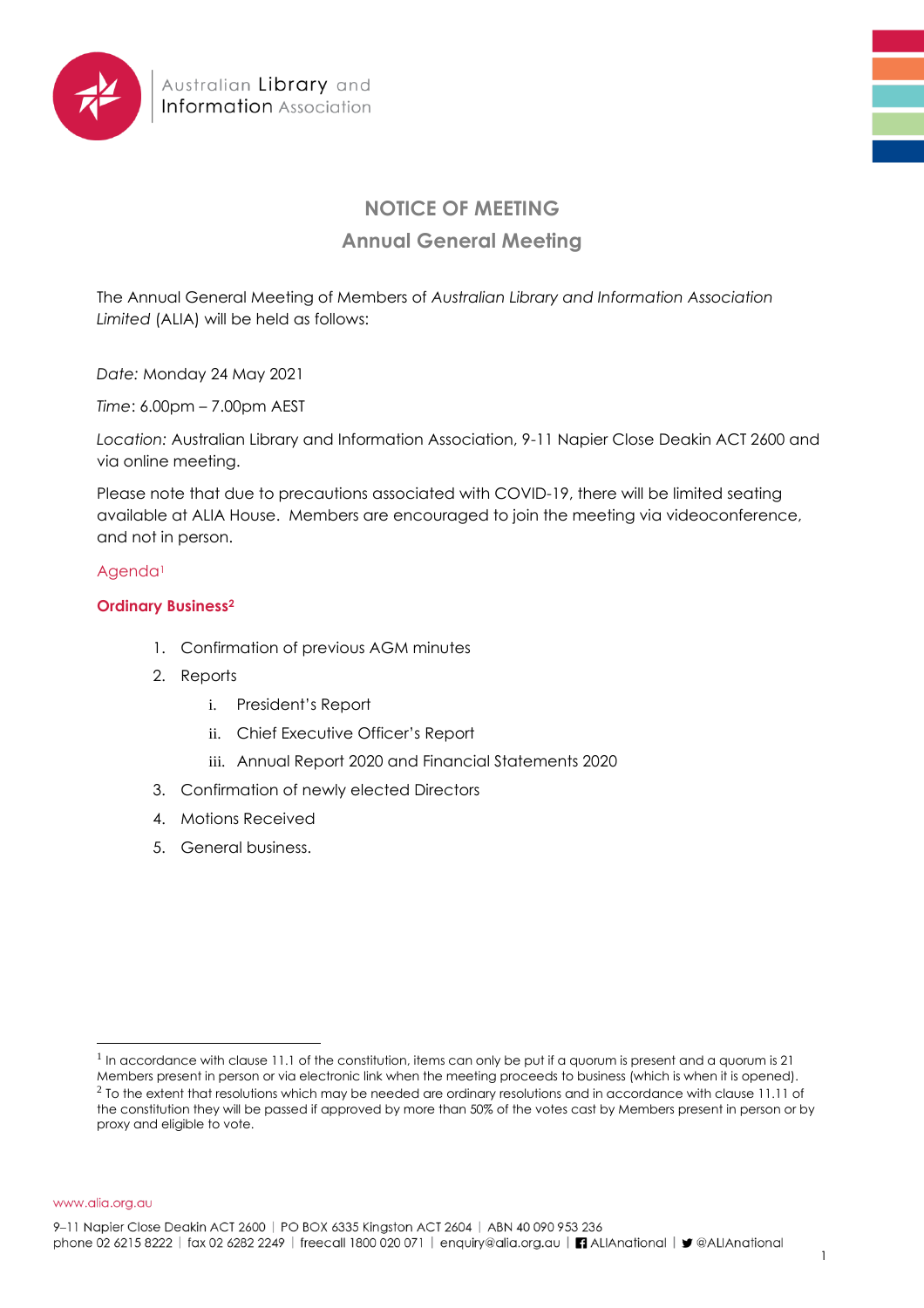

#### **Online attendance**

Webinar facilities are available for Members who wish to join the meeting via the internet or telephone. To register to attend the meeting by webinar, follow the instructions on the ALIA website at<https://www.alia.org.au/agm> .

#### **Proxies**

Members who are unable to attend the AGM in person (including via the internet) will need to complete a proxy form in order to vote at the meeting.

In accordance with the constitution and the Corporations Act, a Member who is entitled to attend and vote at this meeting is entitled to appoint a proxy, in a manner as specified by the Act. Details in relation to a Member's entitlement to appoint a proxy and instructions for the lodgement of a Proxy Form are set out in the Proxy Form. To be effective, Proxy Forms need to be returned to the Company Secretary no later than the time given and to the address given on the proxy form.

Information about submitting a proxy form, is available on the ALIA website at [https://www.alia.org.au/agm.](https://www.alia.org.au/agm)

To send your apologies, or if you wish to attend the meeting in person at ALIA House, please contact ALIA via email [ALIABoard@alia.org.au](mailto:ALIABoard@alia.org.au) or phone 1800 020 071.

Issued by direction of the Board in accordance with clause 10.3 of the constitution.

Nicole Barnes Company Secretary 28 April 2021

www.alia.org.au